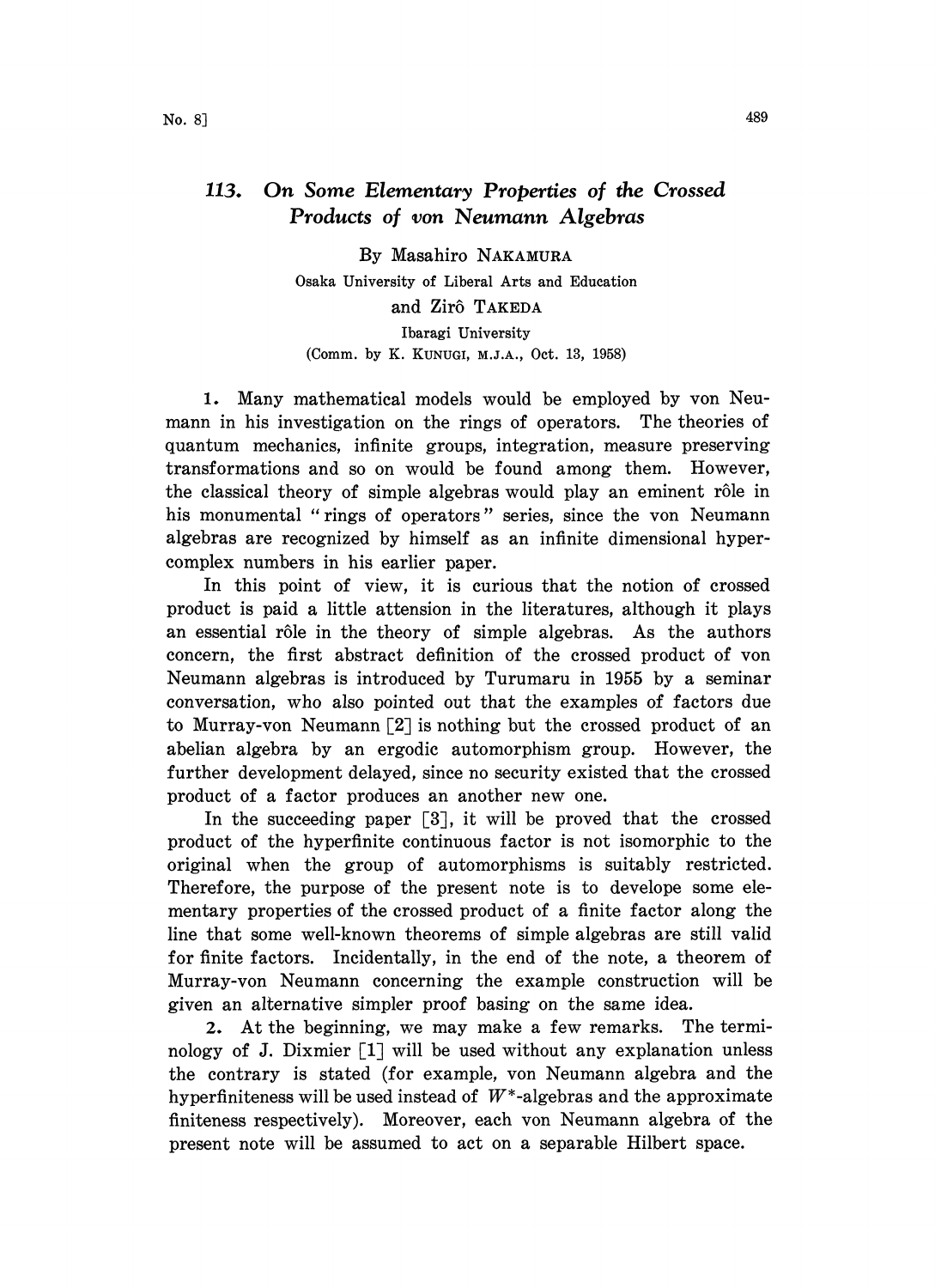We shall begin with <sup>a</sup> few preliminaries about the automorphisms on certain von Neumann algebras. Since \*-operation is considered as an algebraic operation on the algebras, automorphisms mean always  $*$ -automorphisms in this paper. An automorphism g of a von Neumann algebra A is outer if there exists no unitary operator  $u \in A$  such that  $x^{\sigma} = uxu^*$  for  $x \in A$  ( $x^{\sigma}$  is the image of x due to the automorphism g). A group of automorphisms is outer if every automorphism except the unit is outer. Then the following lemma, which is clearly a direct analogue of a classical theorem on simple algebras, is fundamental in the present note:

LEMMA 1. If A is a finite factor with an outer automorphism g, and if

(1)  $x^q a = ax$ ,

for all  $x \in A$ , then a vanishes.

Proof. (1) implies that  $I=aA$  is a two-sided ideal. By the wellknown proposition of von Neumann  $[4, p. 25]$  a finite factor is simple, whence  $I=A$  unless  $a=0$ , and so a is regular unless  $a=0$ . This implies, by a proposition of Dixmier  $[1, p. 15]$  that the automorphism g is inner, which is a contradiction unless  $a=0$ .

An abelian analogue of Lemma <sup>1</sup> is the following

LEMMA 2. If A is an abelian von Neumann algebra with an automorphism g, then the set I of all a which satisfies  $(1)$  for any  $x \in A$  is a closed ideal element-wise invariant under g. Therefore, if moreover <sup>g</sup> is ergodic in the sense that the invariant elements of A are only the scalars, then I vanishes.

Proof. It is not difficult to see that  $I$  is a closed ideal which does not contain the scalars whenever g is non-trivial. By  $(ab)^{q}=a^{q}b^{q}$  $=a<sup>g</sup>b=ab$  for a, be I, it is obvious that  $I<sup>2</sup>$  is element-wise invariant under  $g$ . By the well-known theorem of Segal  $I^2$  is dense in  $I$ , whence I is element-wise invariant. The remainder of the lemma is now obvious.

In §5, Lemma 2 will be used as an alternative of  $\lceil 2$ , Lemma 12.2.3.

3. Following after Turumaru [6], we shall introduce the crossed product  $G \otimes A$  of a von Neumann algebra A with a faithful normal trace  $\tau$  by an enumerable group G of outer automorphisms.

Conveniently we denote a function on G with the value  $a<sub>g</sub>$  in A at g by  $\Sigma_g g \otimes a_g$ . Let D be the set of all functions  $\Sigma_g g \otimes a_g$  such that  $a<sub>g</sub>=0$  except a finite number of g's. Besides the usual addition and scalar multiplication the following operations will be introduced in the set D:

(2)  $(\sum_{g} g \otimes a_{g})(\sum_{h} h \otimes b_{h}) = \sum_{g,h} gh \otimes a_{g}^{h} b_{h}$ 

(3)  $(\Sigma_g g \otimes a_g)^* = \Sigma_g g^{-1} \otimes a_g^{g^{-1}*}.$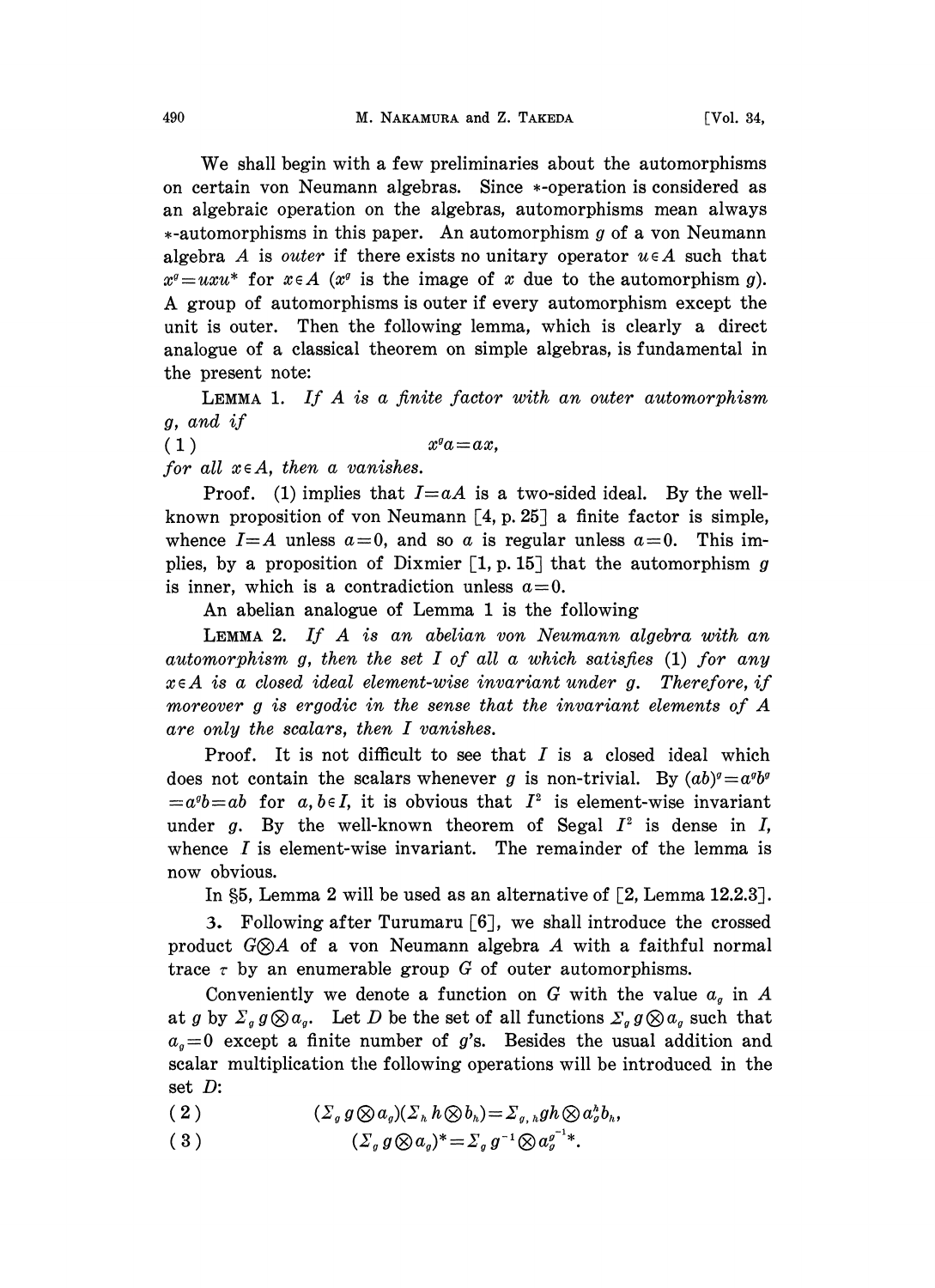It is not hard to show that  $D$  is a  $*$ -algebra by the above computation rules. For the convenience, A and G will be considered as the subsets of D identifying a and g with  $1 \otimes a$  and  $g \otimes 1$  respectively (especially,  $1 \otimes 1$  is considered as the identity of A and G). In D, a trace  $\tau$  which is the extension of the given trace of A will be introduced by

(4)  $\tau(g \otimes a_g) = \begin{cases} \tau(a_g) & \text{for } g=1, \\ 0 & \text{otherwise} \end{cases}$ otherwise,

( 5 )  $\tau(\Sigma_g g \otimes a_g) = \Sigma_g \tau(g \otimes a_g).$ 

Turumaru proved that  $\tau$  is faithful on D, and that the Gelfand-Neumark representation space by  $\tau$  is nothing but  $G \otimes H$  in the sense of Umegaki  $[7]$  where H is the standard representation space of A by its trace, and consequently that D is faithfully represented on  $G \otimes H$ . Turumaru defined that the crossed product  $G \otimes A$  of A by G (in  $\tau$ ) is the weak closure of D on  $G \otimes H$  (naturally, the C<sup>\*</sup>-crossed product is also defined by the  $uniform\ closure$  of  $D$  which is not the subject in the present note). Since  $\tau$  is a faithful trace on D,  $G \otimes A$  is of finite type and embedded in  $G \otimes H$ .

Since an element of  $G \otimes A$  can be considered as an element of  $G \otimes H$ , it has an expression  $\Sigma_g g \otimes k_g(k_g \in H)$  which will be called the Fourier expansion and each  $k_q$  will be called the g-th Fourier coefficient or simply g-coefficient. Clearly,  $k_q$  is uniquely determined by the given element. For a pair of elements of  $G\otimes H$  whose all coefficients  $a<sub>q</sub>$  and  $b<sub>g</sub>$  belong to A embedded in H, the inner product will be described by the following

( 6 )  $\langle \Sigma_g g \otimes a_g | \Sigma_h h \otimes b_h \rangle = \Sigma_g \tau(a_g b_g^*),$ 

especially the Hilbert space norm is

 $(7)$  $||\sum_{g} g \otimes a_{g}||_{2}^{2} = \sum_{g} \tau(a_{g}a_{g}^{*}).$ 

These will be considered as a generalization of the results of  $[2, §12.4]$ . In the next section, it is shown that all  $g$ -coefficients of an element belonging to  $G \otimes A$  are in A.

4. For the convenient use in the below, we shall here introduce and make a few remarks about the (conditional) expectation due to Umegaki  $\lceil 8 \rceil$ , which is an operation defined on a finite von Neumann algebra A with a faithful normal trace  $\tau$ . If B is a (weakly closed self-adjoint) subalgebra of A, then the expectation conditioned by  $B$  is a mapping  $x \rightarrow x^+$  from A into B satisfying

(8)  $\tau(x^*y)=\tau(xy)$  for all  $y \in B$ . Umegaki observed that the expectation is a positive linear normal transformation of A onto B which satisfies moreover ( 9 )  $(x^*y)^* = x^*y^* = (xy^*)^*,$ 

or equivalently, the B-module homomorphy;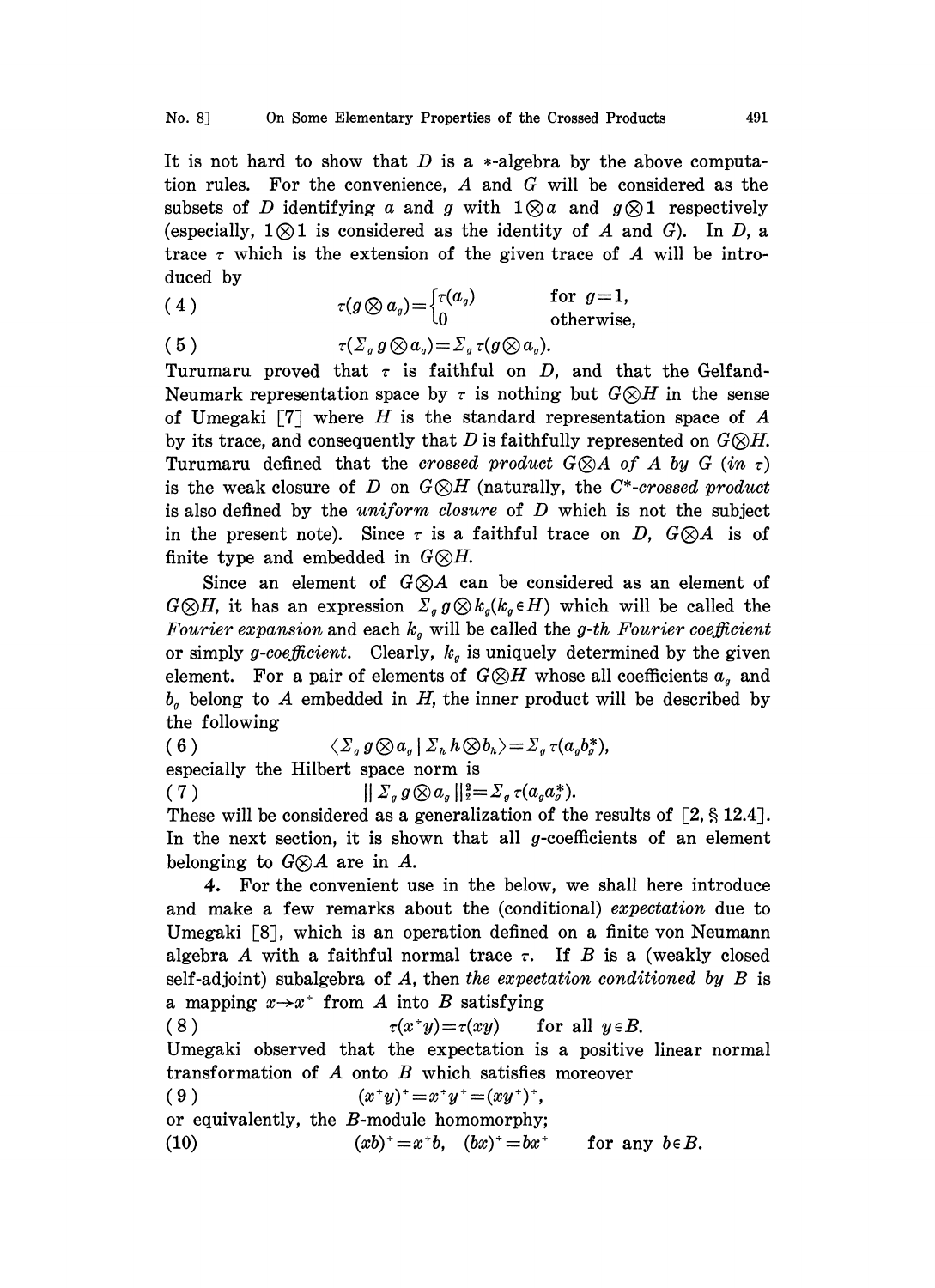Umegaki characterized it conversely that a positive linear normal idempotent B-module endomorphism of  $A$  is the (conditional) expectation conditioned by B, which is recently sharpened by Tomiyama  $\lceil 5 \rceil$ that the expectation is a projection of norm one having the range  $B$ and satisfying (10).

An another nature of the conditional expectation is a projection of the standard representation space H (by  $\tau$ ) whose range is the metric hull of B. This statement follows from the following two relations:

$$
||x^*||_2^2=|\tau(x^*x^{**})|=|\tau(xx^{**})|\leq \tau(xx^*)^{\frac{1}{2}}\tau(x^*x^{**})^{\frac{1}{2}},\langle x^*|y\rangle=\tau(x^*y^*)=\tau(x^*y^{**})=\tau(xy^{**})=\langle x|y^*\rangle.
$$

Since  $G \otimes A$  has a faithful normal trace by the above, each (von Neumann) subalgebra  $B$  allows the expectation conditioned by  $B$ , especially there exists the expectation  $\varepsilon$  conditioned by A itself. Since  $a_1$  is the expectation of  $\Sigma_g g \otimes a_g$  of D conditioned by A, that is,  $(\sum_{g} g \otimes a_{g})^{\epsilon} = a_{1}$ , the strong or weak continuity (in the unit sphere) of the expectation (cf.  $\lceil 8 \rceil$ ) implies that the above equality is valid for all elements of  $G \otimes A$ , whence the 1-coefficient of an element of  $G \otimes A$  belongs to A. From this it follows that the g-coefficient of an element  $\sum_{g} g \otimes a_{g}$  of  $G \otimes A$  belongs to A since  $g^{-1}(\sum_{h} h \otimes a_{h})$  belongs to  $G({\otimes}A.$ 

**LEMMA** 3. If  $B$  is a finite factor with a subfactor  $A$ ,  $G$  is an enumerable group of unitary operators of B each of which induces an outer automorphism  $x^g = g^*xg$  of A unless  $g=1$  and furthermore A and G generate B, then  $B= G \otimes A$ .

Proof. By the assumption,  $x^q g^* = g^* x$  where  $\varepsilon$  is the expectation conditioned by A for any element  $x$  of  $A$ , whence Lemma 1 implies  $g^* = 0$ , and so B and G are orthogonal in the sense that

$$
\langle g\,|\,b\big>=\tau (gb^*)\!=\!0
$$

unless  $g=1$ . Hence (4) is satisfied by  $ga_g$  instead of  $g\otimes a_g$ . Therefore the correspondence  $ga_q \leftrightarrow g \otimes a_q$  gives an isometry between the metric hull of B and  $G\otimes H$ . Since the computation rules (2) and (3) are satisfied by  $\Sigma_g g a_g$  instead of  $\Sigma_g g \otimes a_g$ , these imply the spatial isomorphism between B and  $G \otimes A$ .

We shall finally notice that Lemma <sup>3</sup> shows the regularity of A (in the sense of Dixmier) in its crossed product  $G\otimes A$ .

S. Now, we are able to trace the analogy between the crossed products of finite factors and simple algebras (of finite rank). First at all, we shall prove the following

THEOREM 1. The crossed product of a finite factor by an enumerable group of outer automorphisms is also a finite factor.

Proof. Obviously, we need only to show that  $G \otimes A$  is a factor. If e is a non-trivial central projection of  $G\otimes A$ , with the g-coefficient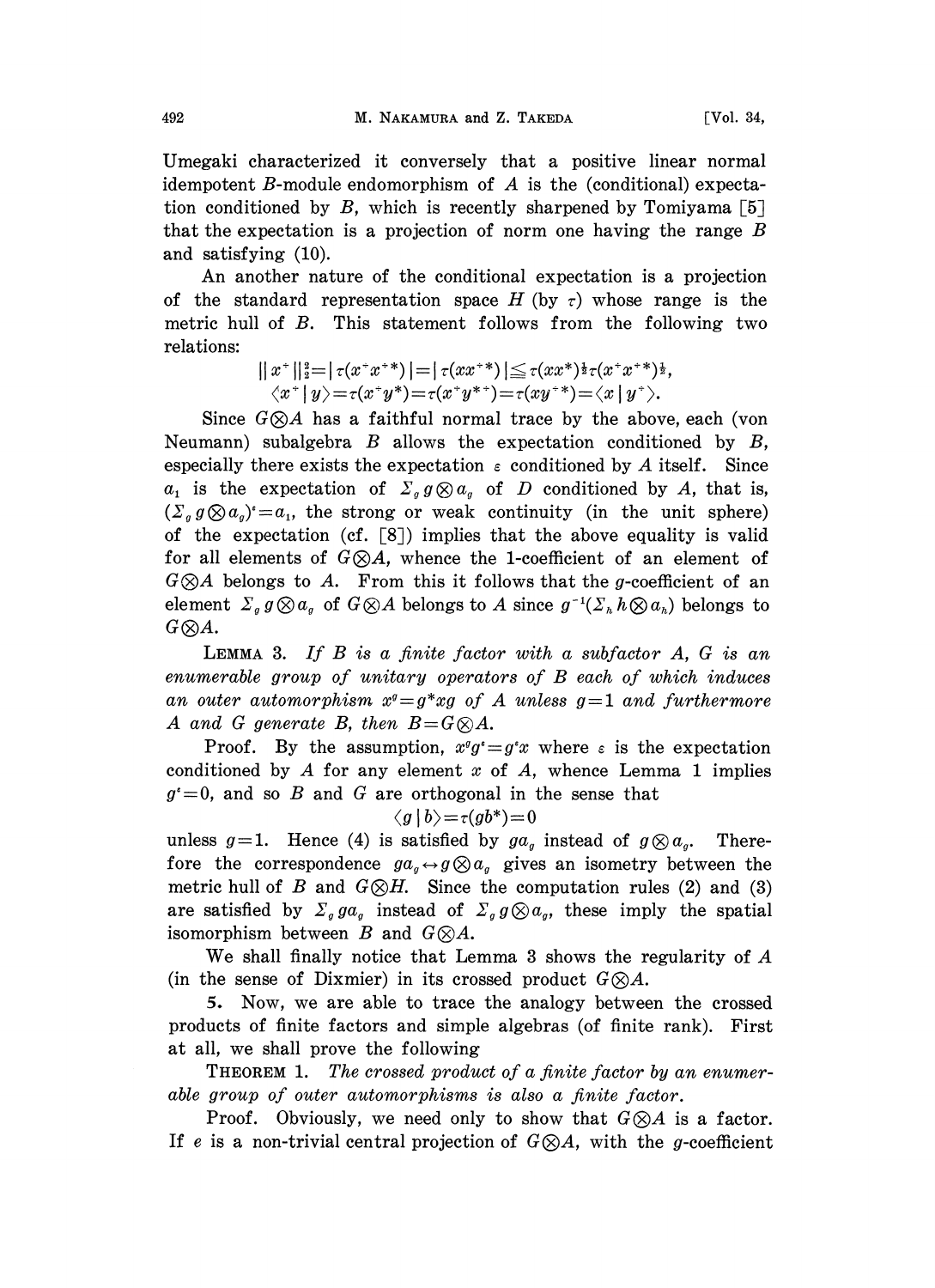$a_q$ , then the g-coefficient of xe and ex coincides for any  $x \in A$ , that is,  $x^q a_q = a_q x$  for all  $x \in A$ . By Lemma 1, hence  $a_q = 0$  unless  $q = 1$ , which is clearly impossible.

REMARK 1. The theorem seems to state for all finite factors, however,  $I_n$  factors are automatically excluded since they have no outer automorphisms by a theorem of Kaplansky. Compare with Remark of Theorem 4 of  $[3]$ .

REMARK 2. A proof of the theorem is recently obtained by N. Suzuki, who seems the first to prove the theorem. Although Suzuki and the authors proved it independently, it seems to the authors that their proofs are same in spirit.

THEOREM 2. If A is <sup>a</sup> finite factor with an enumerable outer automorphism group G, then each von Neumann subalgebra B of  $G\otimes A$ containing A is the crossed product  $F \otimes A$  of A by a subgroup F of G up to isomorphism.

Proof. Let  $h^+$  be the expectation of  $h \in G$  conditioned by B (where h is seen as an element of  $G\otimes A$ ), and let  $a<sub>g</sub>$  be the g-coefficient of  $h^*$ . Then

 $xh^+ = (xh)^+ = (hx^h)^+ = h^+x^h$  for each  $x \in A$ 

implies  $a_q=0$  by Lemma 1 comparing their g-coefficients unless  $q=h$ . Hence either  $h=h^*\in B$  or  $h^*=0$ . Let F be the set of all  $h\in B$ . Then it is obvious that  $F$  is a subgroup of  $G$ . The remainder of the proof follows from Lemma 3 or the direct application of the definition.

THEOREM 3. In the crossed product  $G\otimes A$  of a finite factor A with an enumerable outer automorphism group G, the lattice of all  $subfactors containing A$  is isomorphic to the lattice of all subgroups of G.

Proof. Since by Theorem 2 each subfactor  $B$  containing  $A$  is the crossed product of  $A$  by a subgroup  $F$  of  $G$ , and since each subgroup F produces a subfactor  $F \otimes A$  by Theorem 1, subfactor containing A corresponds to subgroup of G. By Theorem 2, the correspondence is determined by the inclusion  $F \leq B$  and the generation, it is clearly one-to-one. This proves the theorem since the order is clearly preserved under the correspondence.

5. Incidentally, we shall describe here an abelian analogue of the preceding section, which gives an alternative (but different to Turumaru [6]) abstract proof of the following well-known

THEOREM <sup>4</sup> (Murray-von Neumann). If A is an abelian yon Neumann algebra with <sup>a</sup> faithful normal trace and G is an ergodic group of enumerable outer automorphisms preserving the trace, then  $G \otimes A$  is a finite factor in which A is maximally abelian.

Proof will be carried out similar to that of Theorem 1. If a non-zero z (in  $G\otimes A$ ) commutes with A in element-wise, and if  $a<sub>a</sub>$  is